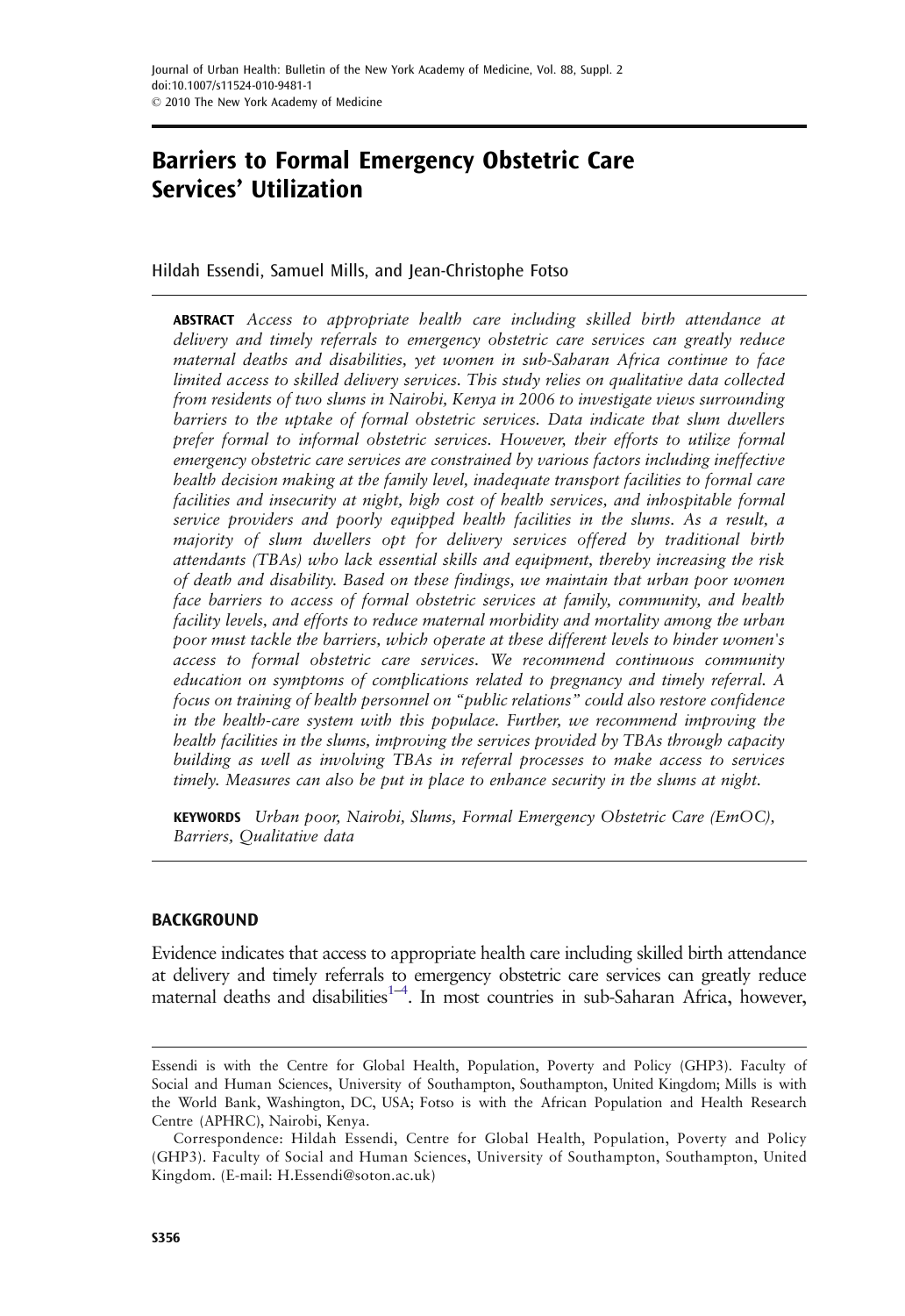women continue to have very limited access to skilled delivery services<sup>3,5</sup>. The high prevalence of maternal illnesses, near misses, and other potentially devastating and acute obstetric complications suffered by women in the region have generally been linked to their poor access to emergency obstetric services<sup>[1,6](#page-12-0)</sup>. While almost 100% of births in developed regions occur with skilled birth attendants, more than half of all births in sub-Saharan Africa still take place without the assistance of skilled birth attendants<sup>5,7</sup>. The situation is worse in the Eastern Africa region (where Kenya lies) with only 34% of births assisted by skilled birth attendants compared with 41% in Western Africa. Consequently, of the estimated total of 536,000 maternal deaths worldwide in 2000, developing countries accounted for 99% (533,000), and slightly more than half of these  $(270,000)$  occurred in the sub-Saharan Africa region alone<sup>8</sup>.

Kenya, like many other sub-Saharan African countries, experiences high maternal mortality and low skilled attendance at birth<sup>[9](#page-12-0)</sup>. The 2003 Kenya Demographic and Health Survey estimates that only about 42% of women in the country deliver with the assistance of a health professional with 26% delivering in public health facilities. The maternal mortality ratio in the country is 414 deaths per 100,000 live births. These indicators are worse among the urban poor. A recent study in the Korogocho and Viwandani slums in Nairobi indicates maternal mortality ratio to be at 706 deaths per  $100,000$  $100,000$  live births $^{10}$ . It has been documented that the urban poor face worse health indicators than their rural counterparts or their counterparts in the urban non-poor settlements, challenging the commonly held assumption that the urban populace enjoys easy access to health services $11$ . In the past few decades, the country has faced deteriorating economic growth and increasing population, conditions which have facilitated the growth of slums areas. In Nairobi, then majority of city residents live in these slums areas<sup>12</sup>. Life in these slum areas is associated with poor health indicators due to inadequate access to clean water, electricity and health facilities, and generally poor sanitation<sup>11,13,14</sup>. Only 52% of deliveries inNairobi slums occurred with skilled birth attendants, as compared with 78% citywide<sup>9</sup>. Although poverty, coupled with high costs of health services, poor transportation, and inadequate and inappropriately equipped health facilities, has been documented to be a serious barrier in the utilization of maternal health services among the rural poor<sup>15,16</sup>, little is known about the dimensions of these barriers among the urban poor. The areas of study—the Korogocho and Viwandani slums of Nairobi—have inadequate and poorly equipped health facilities just like many other urban slums. They are mainly served with privately owned, substandard, unlicensed, and informal health facilities<sup>17</sup>. Further, the exact effects of the identified barriers to the uptake of formal emergency obstetric services by this populace are not known.

While seeking to understand the barriers to health care services by sub-Saharan African women, many studies have focused on individual, household, community, and health system-level barriers<sup>[18](#page-13-0)–21</sup>. From these studies, a lot is known about the demand and supply of these services. The effect of individual and household factors has also been documented<sup>[22](#page-13-0)</sup>. The bulk of data used in these studies has, however, been collected using quantitative measures that ignore the direct views and accounts of the people who themselves use these services. Where it exists, qualitative research on the barriers to the use of formal delivery services have focused on rural women and men<sup>19</sup>. Driven largely by the assumption that most women who are unable to utilize formal maternal health services reside in rural areas, research has ignored the experiences of millions of city women in Africa who also face poor access to quality birthing services. Yet, in advancing knowledge on the barriers to formal emergency obstetric care services, the experiences and views of urban poor women and their households are very critical. In Kenya, research shows that despite near universal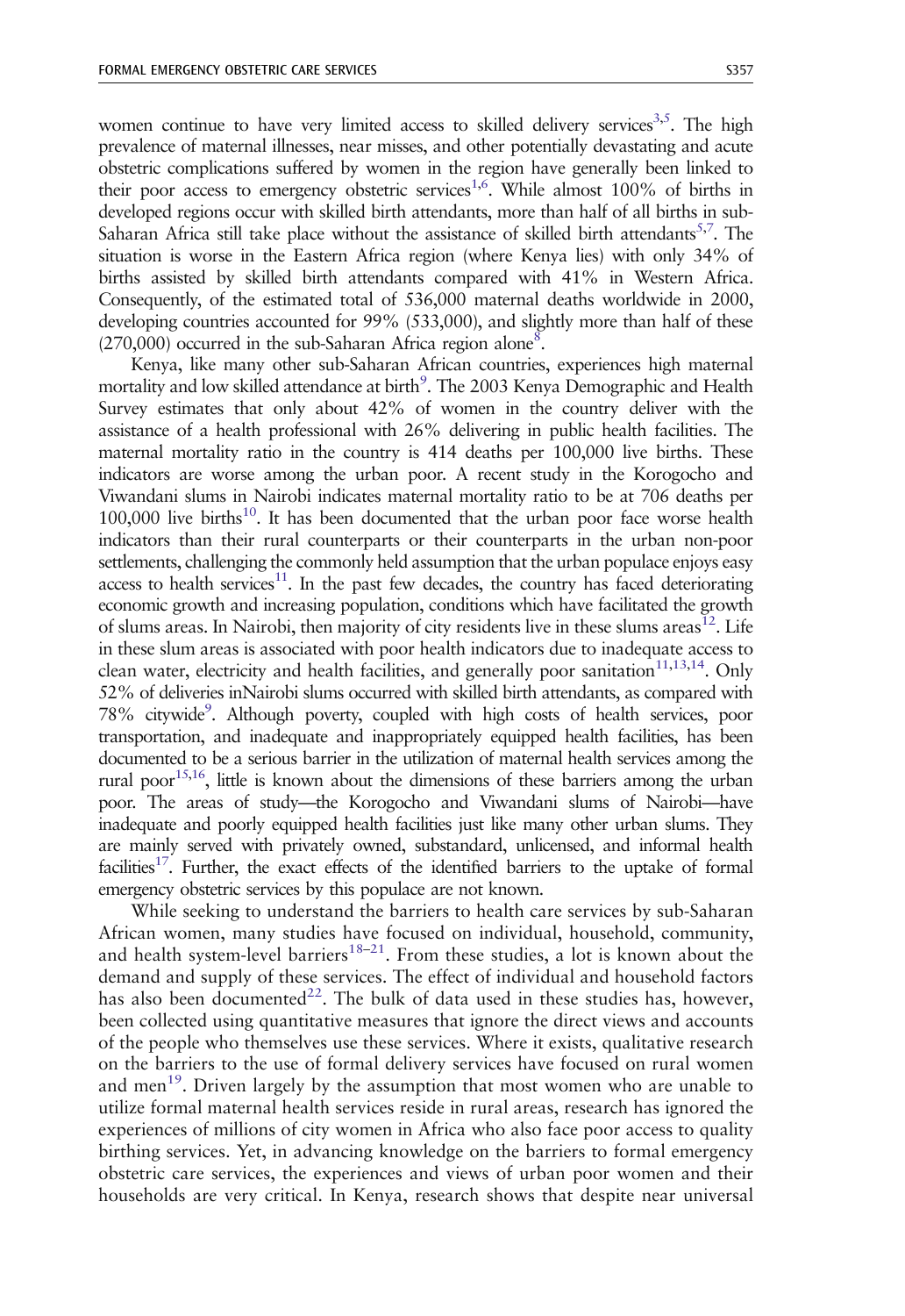utilization of antenatal care, a large number of women in urban areas continue to deliver at home like their rural counterparts<sup>[9](#page-12-0)</sup>. This is an irony of the urban context where health facilities are supposed to be within reach, as compared with rural areas. In fact, a majority of the urban poor lack stable and regular sources of income, and the high cost of living in cities results in residents—and women in particular engaging in ad hoc jobs and trading during business hours when most health facilities are in operation<sup>[23](#page-13-0)</sup>.

The purpose of this study is to investigate poor urban Kenyan men's and women's views on the factors that hinder the uptake of formal obstetric care services. Understanding lay perspectives regarding obstetric care services is paramount in developing programs and policies that will respond effectively to the sensitivities and needs of their expected beneficiaries. The use of qualitative methods in this study will help to understand these barriers at the individual, community, and health facility levels from the perspective of slum dwellers. Unlike population-based surveys, which are mostly conducted with structured questionnaires, the focus group discussions employed in this study allowed the barriers faced in the utilization of obstetric services to be explored in depth.

## **METHODS**

#### Study Area and Population

The study settings are Viwandani and Korogocho, two informal settlements located in Nairobi, the capital city of Kenya. In these two settlements the African Population and Health Research Centre (APHRC) operates the Nairobi Urban Health and Demographic Surveillance System (NUHDSS) with about 60,000 registered inhabitants. The NUHDSS has monitored vital events like births, deaths, migration, and livelihood events of inhabitants of these two slum communities since 2001. Viwandani is located about 7 km southeast from Nairobi's city center and is bordered by the city's industrial area and the Nairobi River. It covers  $0.52 \text{ km}^2$  with a population density of 52,583 inhabitants/ $km^2$ . Korogocho covers a smaller area than Viwandani (0.45 km<sup>2</sup>) and has higher population density (63,318 inhabitants/ km<sup>2</sup> ). It is located about 12 km east of the city center and is on reserve land of the City Council. Compared with Viwandani, Korogocho has less population disparity with regard to sex and age distribution.

#### Data Collection

This study uses qualitative data from a maternal health project implemented in 2006 in the Korogocho and Viwandani slums. The purpose of the project, which is part of a multi-country study involving the Kassena-Nankana District in northern Ghana and the state of Uttar Pradesh in India, was to provide a better understanding of the delays and barriers to emergency obstetric care utilization in low-resource urban settings in Nairobi. This project was conducted within the NUHDSS, and data were collected through household interviews and a health facility survey. From the NUHDSS database, all women aged between 12 and 54 years who had a pregnancy outcome in 2004–2005 were selected and interviewed. From this group, those who had life-threatening obstetric complications and failed to seek health care were purposively sampled and participated in focus group discussions. The complications reported were similar across the slums and age groups. They included abdominal pain, headache and swelling of the feet, high fever, blurry vision, prolonged labor,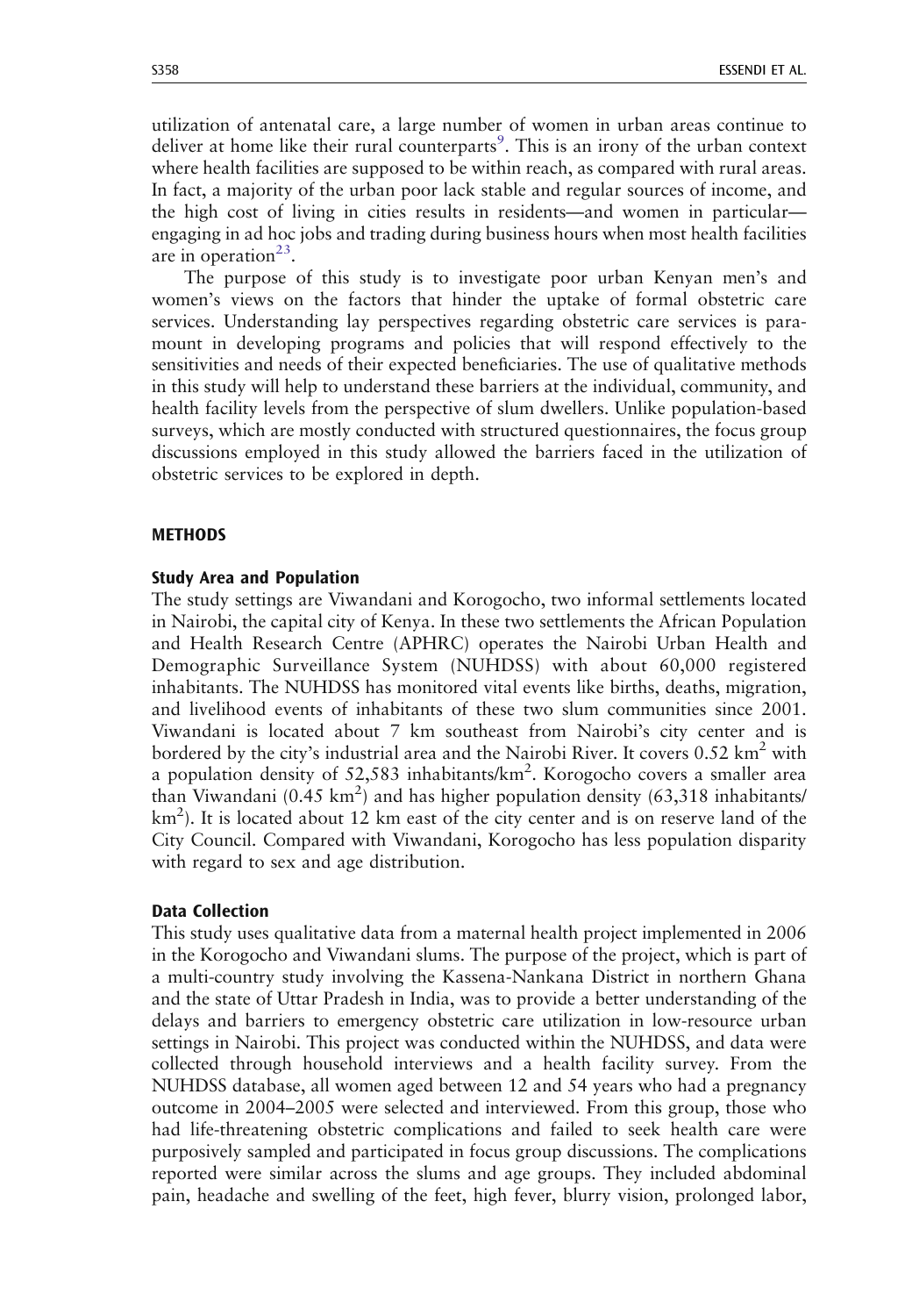and excessive vaginal bleeding. Their partners, opinion leaders, traditional birth attendants (TBAs), and older women were also purposively sampled and participated in focus group discussions (see Table [1](#page-4-0)). In total, 16 focus group discussions (FGDs) were held with each of the groups, formed along similar socio-economic and demographic characteristics. Groups of women who had complications were composed based on demographic and slum residence status. Opinion leaders were selected in consultation with the chiefs. Ethical approval of the study was obtained from the Kenya Medical Research Institute's Ethical Committee and informed consent was obtained from participants before the discussions were held.

Six trained field workers (3 male and 3 female) conducted the interviews in Kiswahili.\* The FGDs were conducted using an FGD interview guide. All the interviews were audio recorded and transcribed into English. The areas of investigation in this study included the respondents' perceptions of formal delivery care services and the barriers that the community experiences to utilizing formal obstetric care services.

## Data Processing and Analysis

Transcribed Word files were imported into NUD\*ST 6 software (QSR International Pty Ltd, Australia) for coding<sup>24</sup>. This involved the continual reading of the transcripts and investigation of the themes emerging from the data for categories, linkages, and properties. In many instances, verbatim quotations were used to illustrate responses on relevant issues and themes.

# RESULTS

# Perception of Formal<sup>†</sup> Delivery Services

Responding men and women stated a preference for formal delivery services. They said that skilled birth attendants have the capacity to professionally attend to birthing mothers even in emergency cases. These personnel are considered trained to handle deliveries and any pregnancy-related complications. They are also able to correctly prescribe treatment and are preferred over informal providers. Health facility delivery was preferred because of the availability of the necessary medicines and equipment and the high level of hygiene. Discussants said that they could therefore entrust the lives of the mother and baby in the care of health personnel. They reported that seeking delivery services in formal health facilities could lessen delays in referrals to better facilities/health professionals as the

<sup>\*</sup>Kiswahili is the commonly spoken language in the informal settlements of Nairobi .

<sup>.</sup>From the health facility survey, health facilities were classified into two categories. The first category, herein referred to as "appropriate," comprises health facilities run/owned by government, large NGOs, religious, and missionary groups that provide at least the basic essential obstetric care. These facilities are larger and are located in the outskirts of the slums; some are hospitals—two of which serve as referral facilities. They are able to offer most of the signal functions of basic emergency obstetric care, as defined by the following six procedures: administration of parenteral antibiotics, administration of parenteral oxytocic drugs, administration of parenteral anticonvulsants (for pre-eclampsia), manual removal of retained products of conception, manual removal of a retained placenta, and assisted vaginal delivery (vacuum extraction). These are formal health facilities. The second category, herein referred to as "inappropriate," comprises the substandard health clinics that do not provide basic essential obstetric care services. These are mainly privately owned and unlicensed clinics located within the two slum communities. They are informal facilities.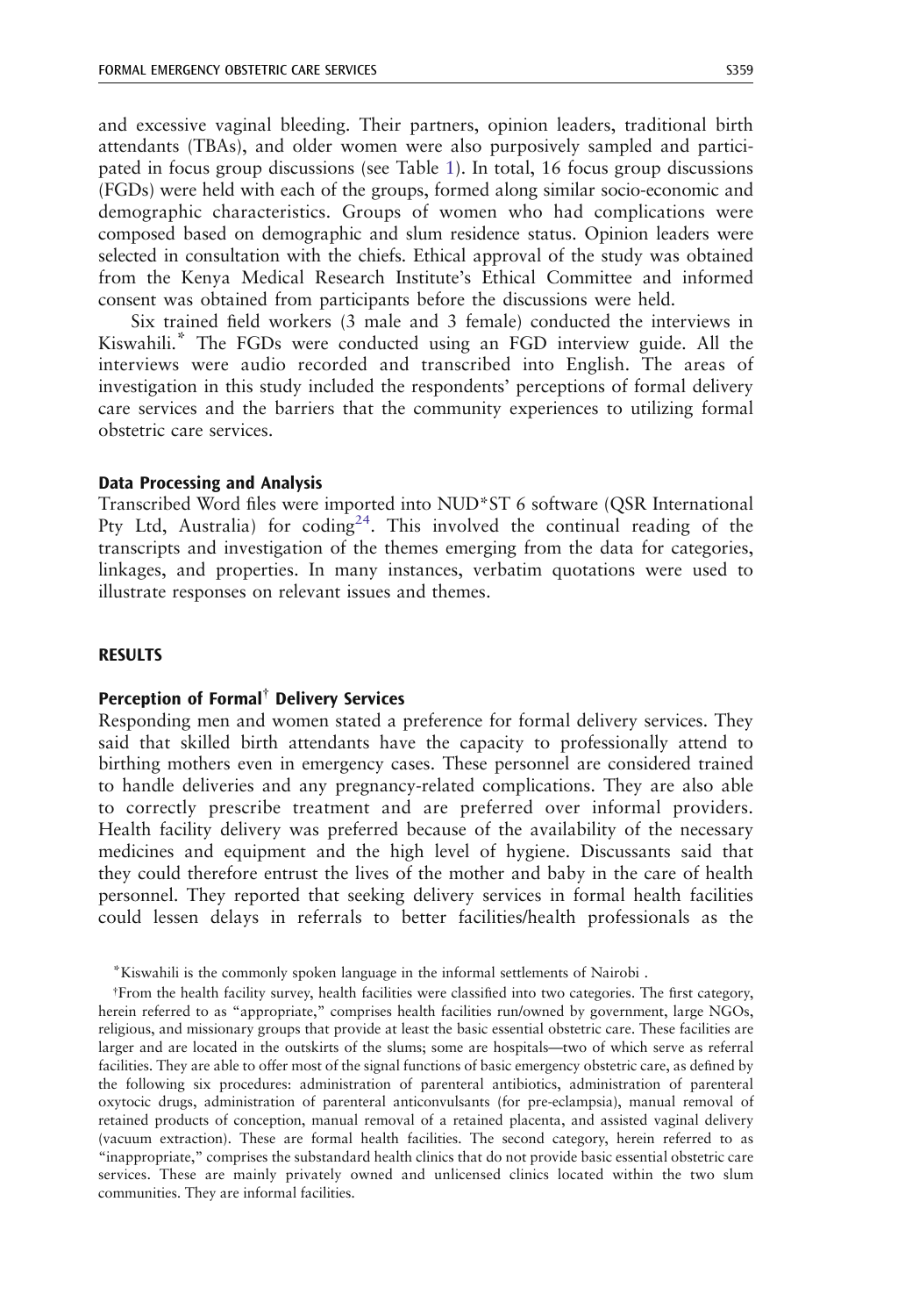<span id="page-4-0"></span>

| S360 | <b>ESSENDI ET AL</b> |
|------|----------------------|

| Group                  | Age category (years) | No. of groups <sup>a</sup> |
|------------------------|----------------------|----------------------------|
| Women                  | $12 - 19$            |                            |
| Women                  | $20 - 29$            |                            |
| Women                  | $30 - 54$            | 2                          |
| <b>TBAs</b>            |                      | 2                          |
| Female opinion leaders |                      |                            |
| Male opinion leaders   |                      | 2                          |
| Males <sup>b</sup>     | >30                  | 2                          |
| Males <sup>c</sup>     | $\leq 30$            |                            |

TABLE 1 Characteristics of groups purposively sampled for focus group discussions

<sup>a</sup>One group in Korogocho and another in Viwandani

<sup>b</sup>Husbands/partners/boyfriends aged above 30 years whose wives/partners had a pregnancy with complications in the last 2 years (2004–2005) preceding the survey

c Husbands/partners/boyfriends aged 30 years and below whose wives/partners had a pregnancy with complications in the last 2 years (2004–2005) preceding the survey

attending personnel would already be qualified and would not need to refer the mother to a better-equipped facility. They are however constrained in seeking these services and resort to accessing informal delivery services mostly offered by TBAs or in some cases relatives, friends, or themselves. As a matter of fact, data from this study indicate that TBAs help deliver a majority of the babies born in the two slums. Most of the TBAs interviewed had assisted with the delivery of at least one baby in the month preceding the study. Although widely offering delivery services to these slum communities, most of the TBAs have not had formal training in midwifery, rather, they reported either having inherited their skills or having learned by apprenticeship. A few had taken courses related to delivery offered by the ministry of health.

# Barriers to Formal Emergency Obstetric Care Services' Utilization

Accessing informal delivery services seems to be a common practice in the slums, but when complications set in the birthing mother is forced to seek formal emergency obstetric care. However, when these services are most needed, residents of these two slums face obstacles. The data collected suggest that the major barriers faced include the inability to identify danger signs in time, poor health decision making, unaffordability of health care seeking, poor physical access to formal care services, inadequately equipped health facilities, and poor attitude among health personnel.

Identification of the Danger Signs Reaching a decision to seek medical care when a woman experiences an obstetric complication begins with the ability to correctly recognize the symptoms and signs. Failure to correctly and promptly recognize the symptoms that require a birthing mother to be referred to a formal health facility could act as a barrier or a source of delay. Many participants in the discussions reported that some women in labor take a long time before deciding to seek help. One participant (Women aged 20–29 years) noted that: "I had labor pains for almost a whole week [presumably due to the embarrassment of seeking advice or help to visit a health facility from neighbors]. I got the pain from Sunday to a Thursday. I became very black. I started to rupture on a Monday and kept ignoring until later because I know of some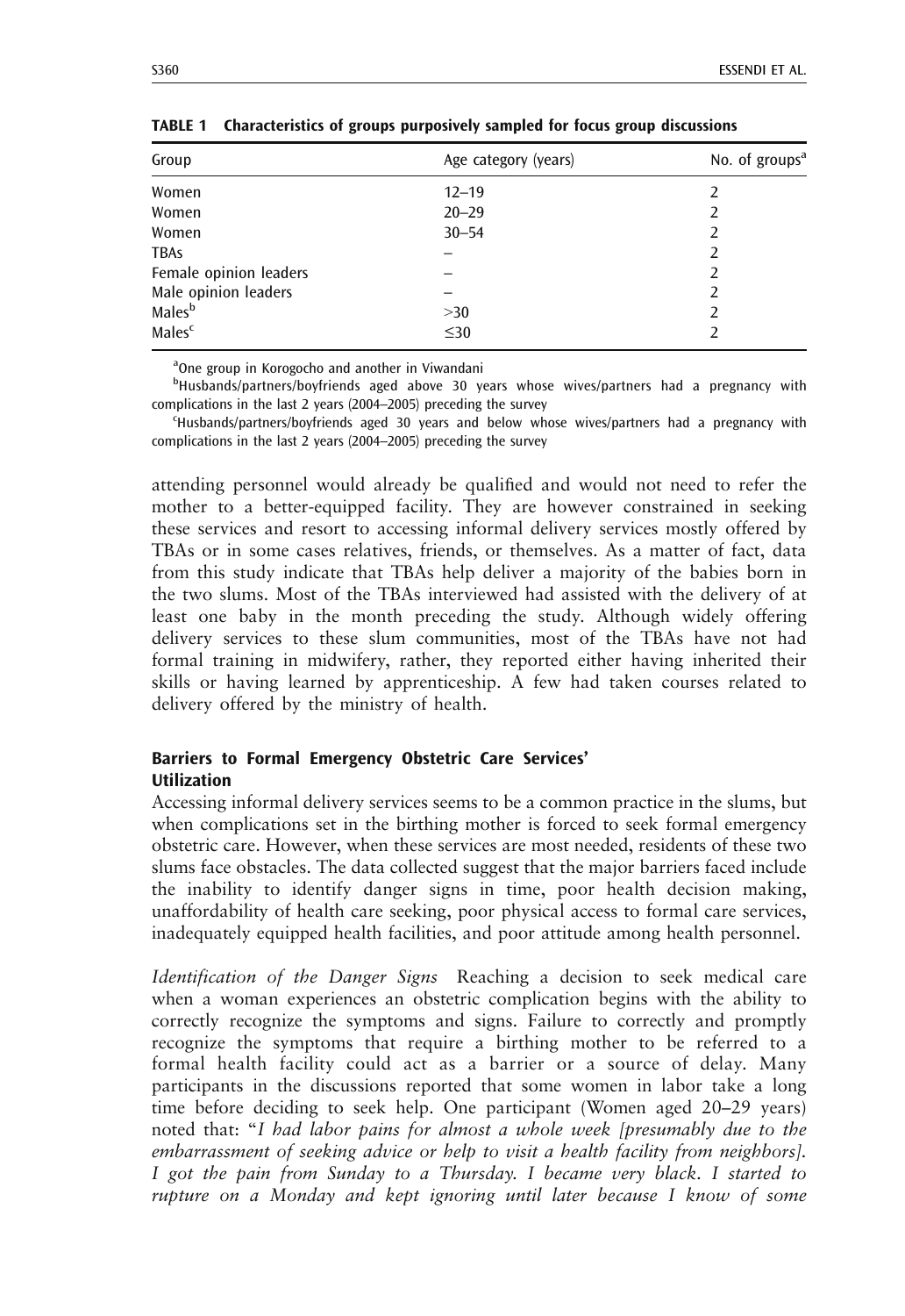neighbors who are just on standby to see how you will behave when you are in labor pain. You have to be strong so that you don't give them something to talk about.". It emerged that a previous history of uncomplicated deliveries limit cause for alarm when complications start, contributing to a delay in deciding to seek help. Additionally, most women in the study areas were reported to seek delivery services from TBAs who live in the community, and TBAs are considered to be committed to the welfare of the community members and have earned their trust. As a result TBAs are considered key opinion leaders on birthing matters, and many women allow them to make decisions on their behalf especially if the husband, who typically considers himself the key decision maker, is unavailable. Many TBAs will promptly refer a case with complications, but in few reported cases the TBA insisted on handling the case, hoping that all would end well. As captured in the words of one TBA: "Some TBAs are also greedy. They keep the woman long past delivery time…they are supposed to refer such a case to hospital..." Also, although not widely reported, attributing curses to complications, also hinder prompt care seeking.

Poor Health Decision Making Correctly recognizing symptoms of an obstetric complication does not automatically translate into positive decision making to seek necessary care. Decision making emerged as a complex issue. Without a supportive spouse, family, or social network, the decision to refer a birthing mother with complications takes a long time to reach. Depending on the structure of decision-making power, the decision could either be made by the woman or any other relative, including the mother-in-law and the husband. Women who rely on their husbands for financial support may not be in a position to make referral decisions without their partners' permission. TBAs reported that they sometimes make referral decisions on behalf of the mother when other family members are absent or when the mother is not in the right mental state to make this decision. In a few of the discussions it emerged that whenever the husband or other family member is uncooperative in decision making, the village chief or headman is sometimes involved. Young women discussants pointed out that their husbands, as providers, are often unwilling to give money for these services, possibly because emphasis is put on allocating meager funds to purchase of food or other essential items.

Unaffordability of Health Care Seeking Respondents in the study recognized poverty as a barrier to the uptake of formal delivery services utilization. They noted that most of slum households are poor and often unable to afford these services, although they want to access formal delivery services. One male respondent noted that most slum residents would want their children to be born in the hospital, however, the high cost of a hospital-based delivery prevents them from realizing this dream. An assessment of facilities accessible to members of these two communities revealed that most of them charge for services related to pregnancy and child birth<sup>[17](#page-13-0)</sup>. All facilities were reported to charge for delivery services, and the price ranged from Kenya Shillings (Ksh) 20 as payment for registration in the government facilities, to Ksh 5,500 in mission hospitals (US \$1= Ksh  $80$ <sup>17</sup>. This was the amount charged for a normal vaginal delivery, whose average is Ksh 1,700. This fee is much higher for cesarean section, from Ksh 3,000 in a government district hospital to Ksh 30,000 in a private maternity facility. It becomes even more expensive if the birthing mother has to hire a taxi where the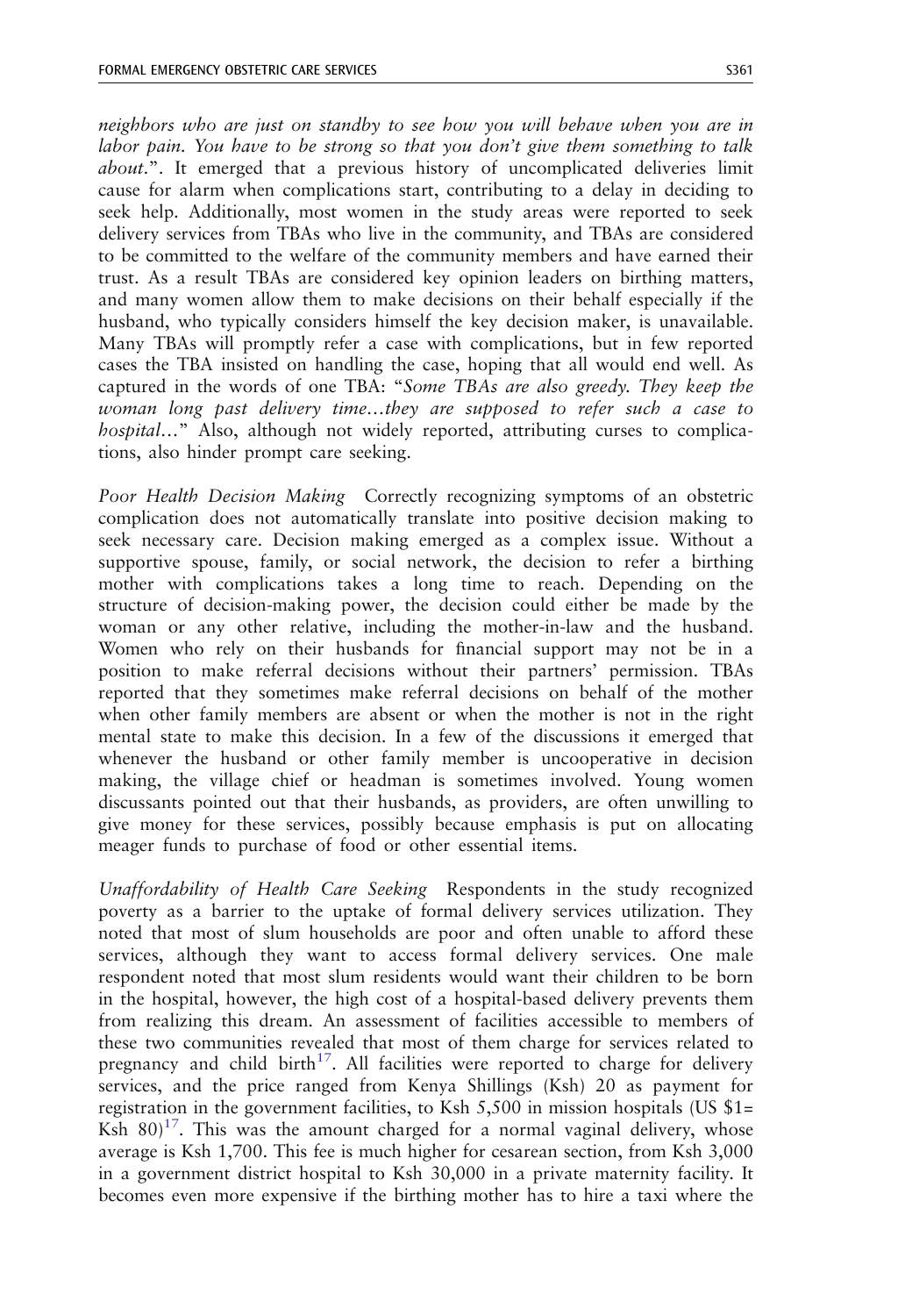charges from the slum to some of the formal maternity services in the city of Nairobi can cost as high as Ksh 3,000–4,000. A respondent said that many households find it difficult to pay for these services, and the availability of funds plays a major role in health seeking or lack of it.

As a result, the only option available to most of these women is to seek informal services. Some deliver at home, in an informal facility, or with a TBA. TBAs are less skilled, as mentioned, but often come in handy. Aside from the availability of their services at night, their services are affordable and payment is flexible or free depending on the financial state of the mother. Responding TBAs mentioned that their charges vary, with some mothers being too poor to pay for their services such that the TBA even has to contribute to buying food for the mother if there is none in the house. The highest amount paid was reported to be Ksh 500 (\$6.25). TBAs: "These women do not come to us because they really want to but because of their financial problems. When they think that they will be admitted, given delivery services, then retained at the hospital because they cannot pay the bill, they choose to come to us. It is not their wish really. We do understand and there are some cases, in fact many of them, we do for free [give free services] since they do not have any money."

Lack of money to pay for transport or hire a vehicle to transport a pregnant woman to a health facility was highlighted as a major hindrance to accessing referrals. This, coupled with the cost of care, discouraged the community members from seeking emergency obstetric care. The total amount needed for such an expense is great compared with what an average member of the community earns. Female opinion leaders: "Another reason is money. Delivery services charges as at now is at minimum of Ksh 5,000 (\$62.5) [at a hospital with obstetric services]. Maybe you have also hired a vehicle. You will spend almost Ksh 10,000 (\$125) so she would prefer the nearest and cheapest instead of going all the way to [obstetric specialist hospital]." (Female opinion leaders)

Poor Physical Access to Formal Care Services The unreliable road network within the communities, caused by the haphazard springing up of the slums, emerged as the major infrastructural challenge faced by Korogocho and Viwandani residents. Women with obstetric complications or in labor have to walk or be manually carried to the nearest facility or to public transport out on the main road. It is even more challenging during the rainy season due to the impassable pathways in the slums. It was reported that the situation is worse if complications arise at night, when transport service providers raise their taxi or car-hire charges. Use of matatu (public transport) is affordable, but when not in operation at night, the only means available is use of taxi or car-hire services, which are expensive. Public vehicle operators may sometimes charge even more due to the fear of inconvenience either by having to detour from their route or the woman delivering in the car.

Although reliable and affordable, using public transport presents its own challenges since a pregnant woman still has to walk from the bus terminus to the hospital doorstep and sometimes even stand in the *matatu* when its full as well as endure traffic jams on the way, causing further delays in getting to a health facility.

With these transportational and financial hindrances, some women are forced to walk all the way to a health facility. This delay causes some to deliver before reaching the facility or to lose their or their babies' lives.

Other factors, which respondents identified as constraining the use of formal emergency obstetric services, include insecurity–especially at night, unfriendly health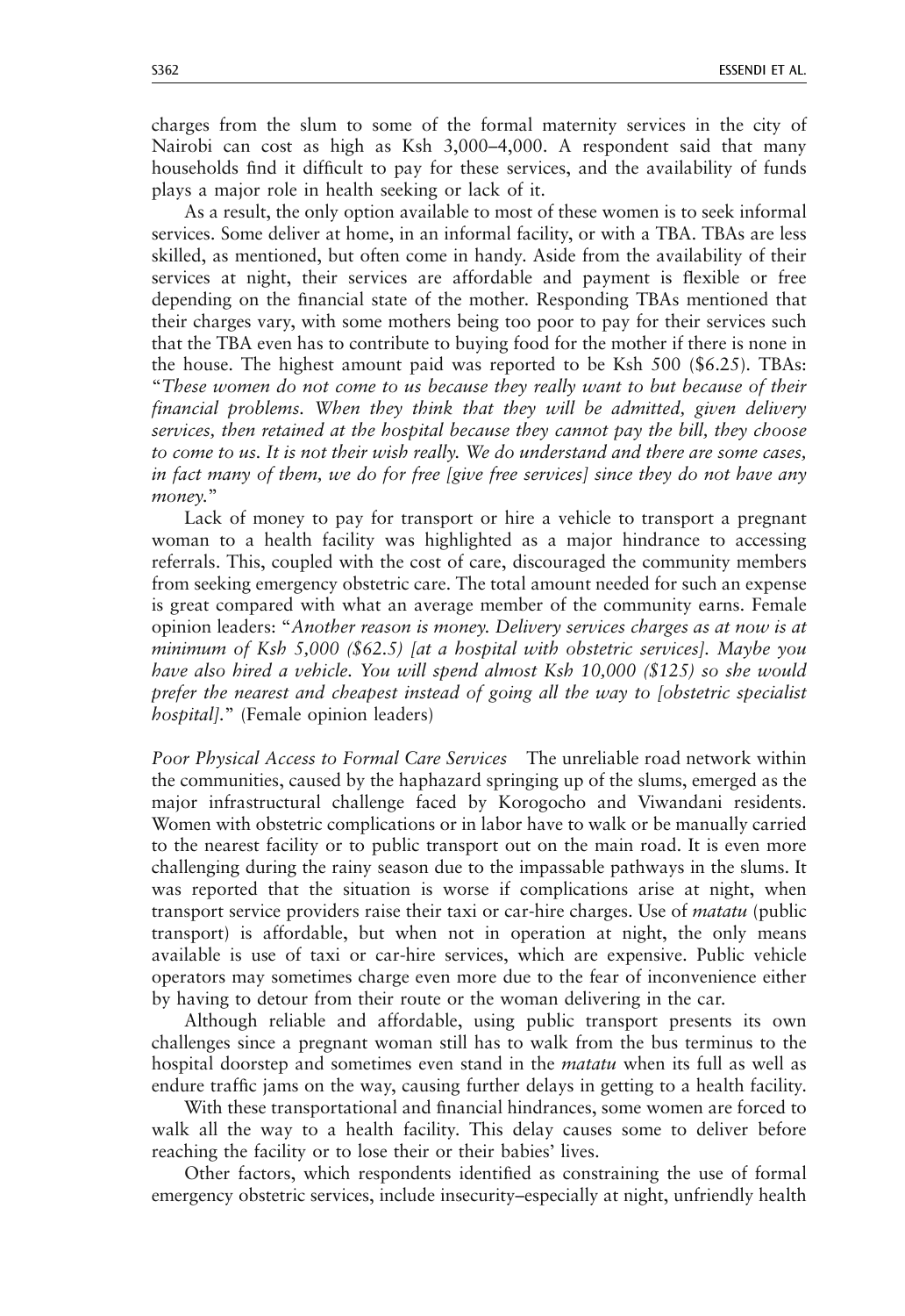providers, inadequately equipped health facilities, and cumbersome hospital procedures.

Insecurity at Night Insecurity levels in the slums were reported to be very high, a situation that has instilled fear in people of venturing out at night. Loss of property, death, and disabilities arising from attacks by thugs make referrals difficult when a birthing woman experiences complications. Residents fear for their lives. In most cases, they opt instead to use TBA services, putting the lives of the mother and baby at risk from improper procedures. A male discussant (Males over 30 years) narrated his experience: "Like my neighbour last year...she started having labour pains at about 3 p.m. and she did not seem to have prepared anything…. So at about 12 a.m. I was called and found the woman had already given birth and the blood was trickling like water. This problem took me a long time to look for help because at that time Korogocho was very dangerous and you could not even walk at night. We did all we could and we found a certain health worker who finally helped this lady. Then the next day we took her to a major referral hospital in the city because she had lost so much blood."

Unfriendly Health Providers Fear of ill treatment from health workers often discourages women from accessing health facility delivery care. Most discussants cited health professionals especially nurses, midwives, and generally female health providers as having a poor attitude towards pregnant women. With regards to maltreatment during delivery, ownership of the health facility emerged as a major determinant. Participants in the discussions reported that health workers in the formal private facilities—those not owned or run by the government—were more hospitable compared with their counterparts in government facilities who abuse patients, a practice that discouraged women from seeking health facility services when in need. Most women therefore preferred care offered by male birth attendants, opting not to seek care in formal facilities, with the exception especially of Muslim women (because of their belief that it is an abomination to be unlawfully touched by a man). A young female discussant (Women aged 12–19 years) narrated her experience with a government health provider: "On my first visit at [a government clinic] when I was expecting, I was examined but did not wait for further treatment because the doctors [the term 'doctor' is often used to refer to any health care personnel] are very arrogant. I went back home and started going to a private [informal] hospital."

Cumbersome Hospital Procedures/Requirements Hospital procedures or requirements in most hospitals in the country insist on proof of antenatal care attendance and payment of deposit before admittance for care. Pregnant women usually go through the laborious process of registration before eventually queuing to await their turn to be served. It is widely expected by health facilities/providers that pregnant women will go for antenatal care so that in an emergency case, the attending health worker can easily refer to the medical history on the antenatal card. Without an antenatal card, women seeking delivery services are turned away. Further, all women seeking delivery services in health facilities are required to pay a deposit fee before being admitted, and in cases where complications arise an additional amount is charged. Discussants reported that a demand for deposit occurs in all types of health facilities regardless of ownership status. These procedures and requirements discourage women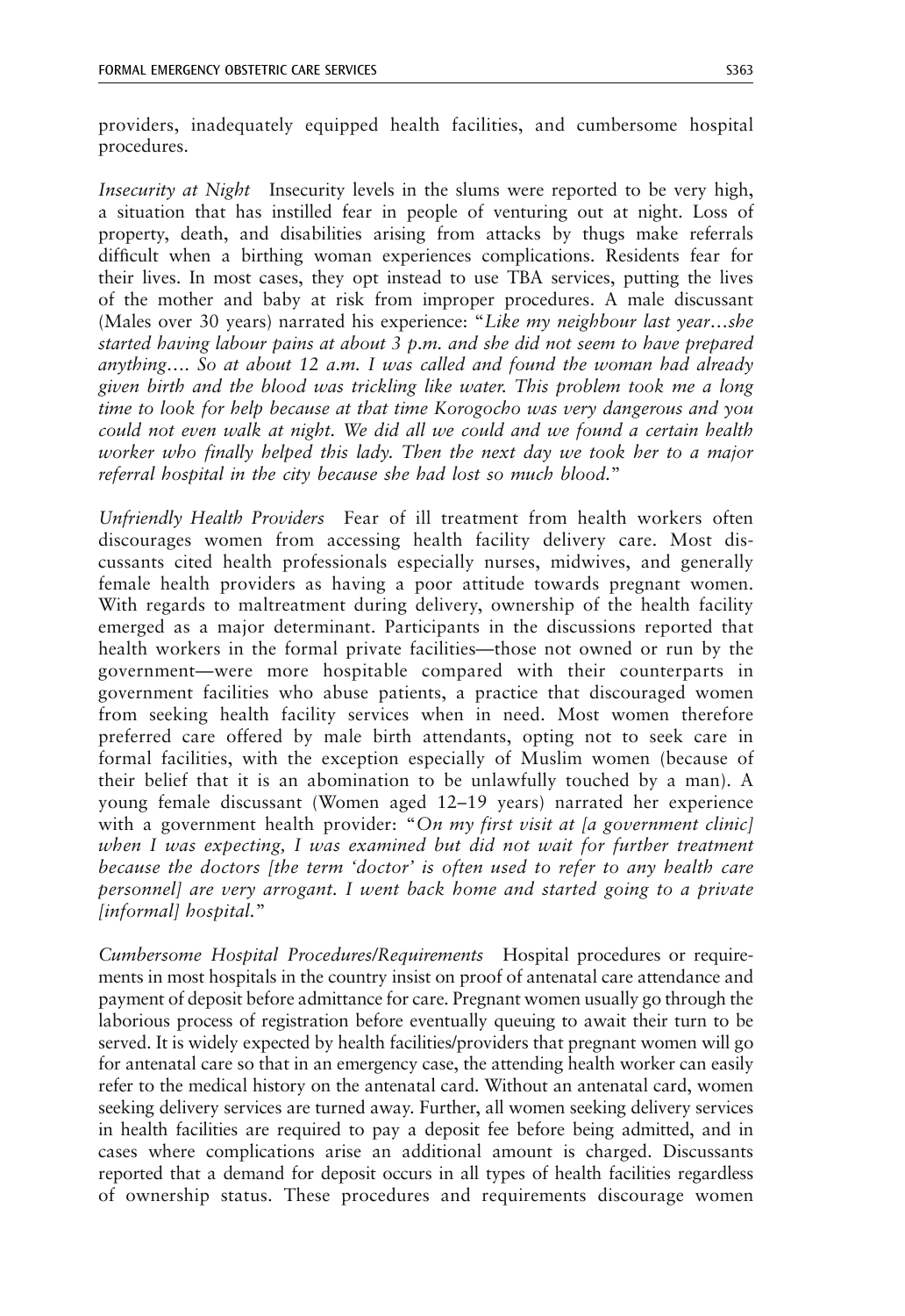from accessing health services. Furthermore, the queues can sometimes be too long such that some women end up delivering while still in the queue. Long queues were blamed on inadequate health professionals at the facilities. Poor women without money to pay for services and those who fail to attend antenatal care stay away from these facilities, even when faced with an obstetric emergency. This quote (Women aged 30–54 years) captures the seriousness given to payment of deposit: "At [a mission hospital], a normal pregnancy requires one to pay a deposit of Ksh 3000 [\$38]. They have put posters all over the place so you do not need to ask anyone. The risky thing is that whether you are their client or not, they cannot take you without the deposit. During admission, you just present the receipt. Be it day or night, you must pay their deposit or else you will just deliver on their doorstep and they will ignore you. I was surprised. With a receipt, the service is very fast…."

It emerged that sometimes these health facilities waive their rules and attend to women with serious emergency complications but detain them after delivery until the bill is settled. Some women have been detained for months, and most worry about being away from their families. This practice has mostly been reported in government health facilities, and although it is not legal, most patients are unaware of this fact and rarely take legal action.

Inadequately Equipped Health Facilities and Poor Accessibility to Referrals The poorly equipped health facilities in the slums are unable to handle emergency cases, and women experiencing complications are referred to facilities away from the slums. Referral of birthing mothers to appropriate facilities for obstetric care is often a complicated process, characterized by communication and transport challenges where the woman and her family often lack the money to pay for transport to the health facility. Even after arriving at a health facility, one may still need to be referred to a better-equipped facility, causing delays in receiving the required services and further deterioration of the patient's condition, thereby lengthening treatment time. The family also always incurs more costs when additional referrals are made. Sometimes the health facilities are equipped with ambulances, but the woman's family is asked to fuel it before she is transferred to a better facility. It was also mentioned that due to frequent stock-outs of drugs in most health facilities, the mother or her family has to buy the prescribed medicines or carry essential delivery materials when going to the facility, failure of which prolongs delay to receive care.

#### **DISCUSSION**

Lay views of the barriers faced by women in accessing emergency obstetric care services in sub-Saharan Africa are understudied. This study investigated the perspectives of poor urban communities in Kenya on the barriers to uptake of formal emergency obstetric care services. It allowed participants to communicate, in their own words, the obstacles they face in accessing emergency obstetric care services, and these qualitative interviews provided a forum for members of Korogocho and Viwandani to freely and exhaustively express their views on this issue. The actionable points/ideas elicited from the interviews gives this study the potential to inform programs and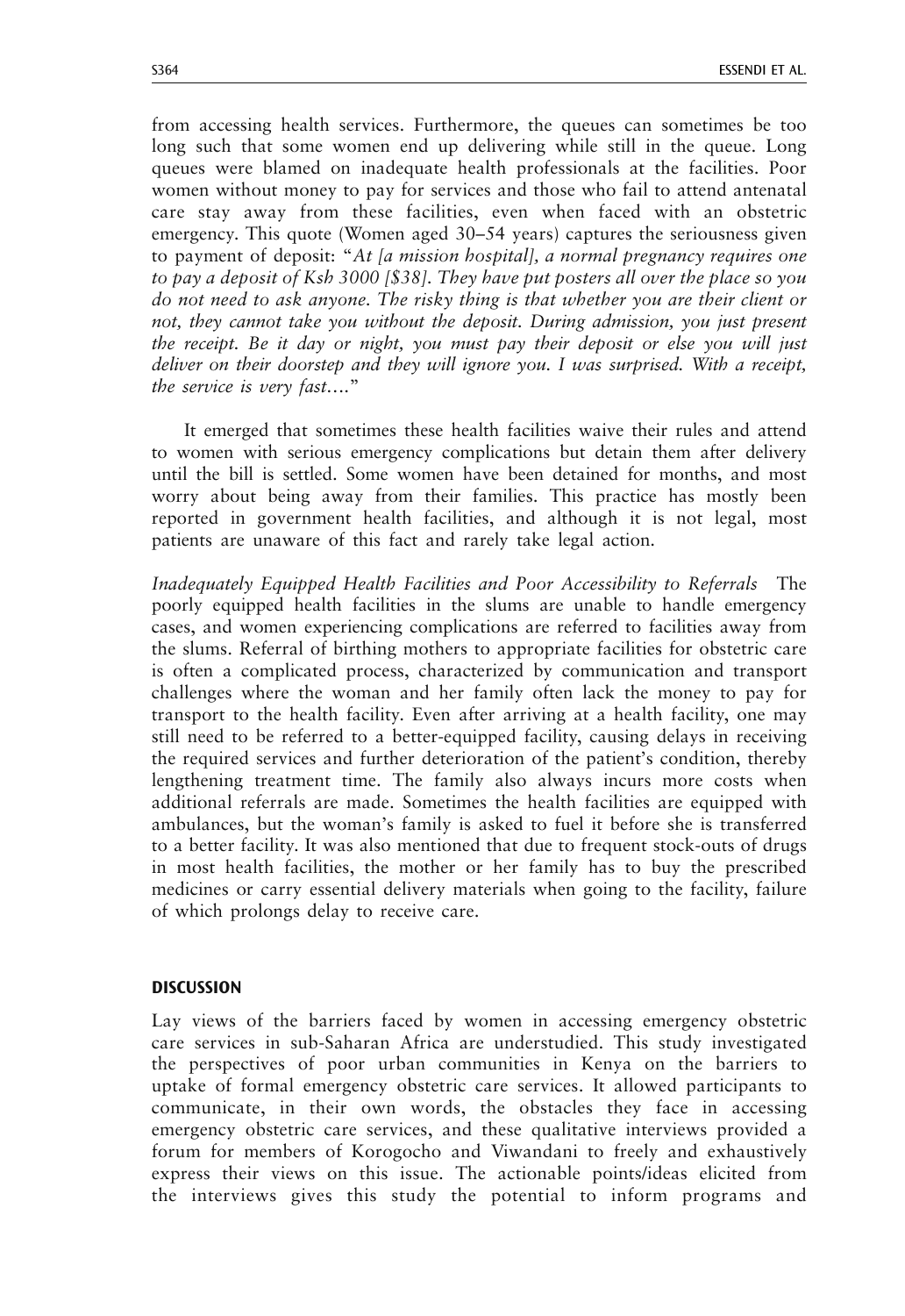policies that will put efforts in place to enhance accessibility of formal emergency obstetric services to women from poor urban settlements in order to reduce incidences of maternal morbidity and mortality. The study reveals that despite slum residents preference of formal health facility delivery, there are obstacles hindering access to formal delivery services. Indeed, recent studies in the slums reveal that a majority of births occur in health facilities most of which are private and located in the informal settlements but are poorly equipped to handle obstetric complications<sup>[22,25](#page-13-0)</sup>. Fotso et al., in their study in the two slums, found that less than a half of women reporting to have delivered in a health facility did this with a skilled attendant<sup>[22](#page-13-0)</sup>. Being informal settlements with temporary structures and lack of proper physical planning by the City Council of Nairobi, the Korogocho, and Viwandani slums have inadequate public health facilities<sup>[17](#page-13-0)</sup>. Most of the better-equipped facilities offering maternity services to these communities are located outside the slums. Being poor, residents are unable to afford transportation and health-care costs to seek care in betterequipped facilities outside the slums<sup>23,26</sup>. Cost is a key factor in determining the choice of place of delivery and also contributes to the first delay, that is, deciding to seek care in a formal health-care facility.

Consequently, a sizeable population in the slums relies on services of TBAs who are seen to have an important role in the community, spanning the pregnancy, delivery, and post-pregnancy periods<sup>27</sup>. They are reported as being trustworthy, and this is important as it builds a sense of confidence in women to always seek information and advice from them. They are often involved in decision making regarding care of a pregnant woman and delivery, and they sometimes help in taking a woman for postnatal care as well as advising on child nutrition, vaccination, and contraception<sup>27</sup>. TBAs often have a flexible mode of payment for their services, making money less of a hindrance in accessing delivery services from them. Their services are also attractive to the populace because they seem to understand the culture of their clientele and are readily available when needed. Although cost emerged as a key determinant in this study, other factors were found to be more important in other studies. Thaddeus and Maine found that people consider the quality of care more than the  $cost^{15}$ . As reported elsewhere, although the Kenya Ministry of Health recognizes the contribution of TBAs in the health system and has conducted trainings with a few regarding assisting births, there are still some who face obstacles relating with health-care workers<sup>[27](#page-13-0)</sup>.

Ineffective health decision making at the family level is also a major hindrance in accessing formal emergency obstetric care. It emerged that decision making is a complex affair, influenced by individual, societal, access, and health system factors. Timely recognition of the symptoms, availability of finances, autonomy of the birthing mother, physical accessibility of the health facility, and perceived quality of care at the possible referral facilities are necessary considerations in making the decision to seek formal care. As was found in a study in Haiti, decision making can cause delays in receiving the required care<sup>[28](#page-13-0)</sup>. In this study, recognition of the danger signs was very important in referral decision making. And as Cham et al. found in their maternal study in the rural Gambia, underestimation of the severity of the obstetric complication may cause delays in receiving the required care<sup>[29](#page-13-0)</sup>. In Southern Tanzania, perceptions and interpretations by the rural community of pregnancy-related risks determine whether they self-treat or seek health facility care on time<sup>30</sup>. In our study, it emerged that women who have had previous safe deliveries are not immediately thought to need or require emergency care when obstetric complications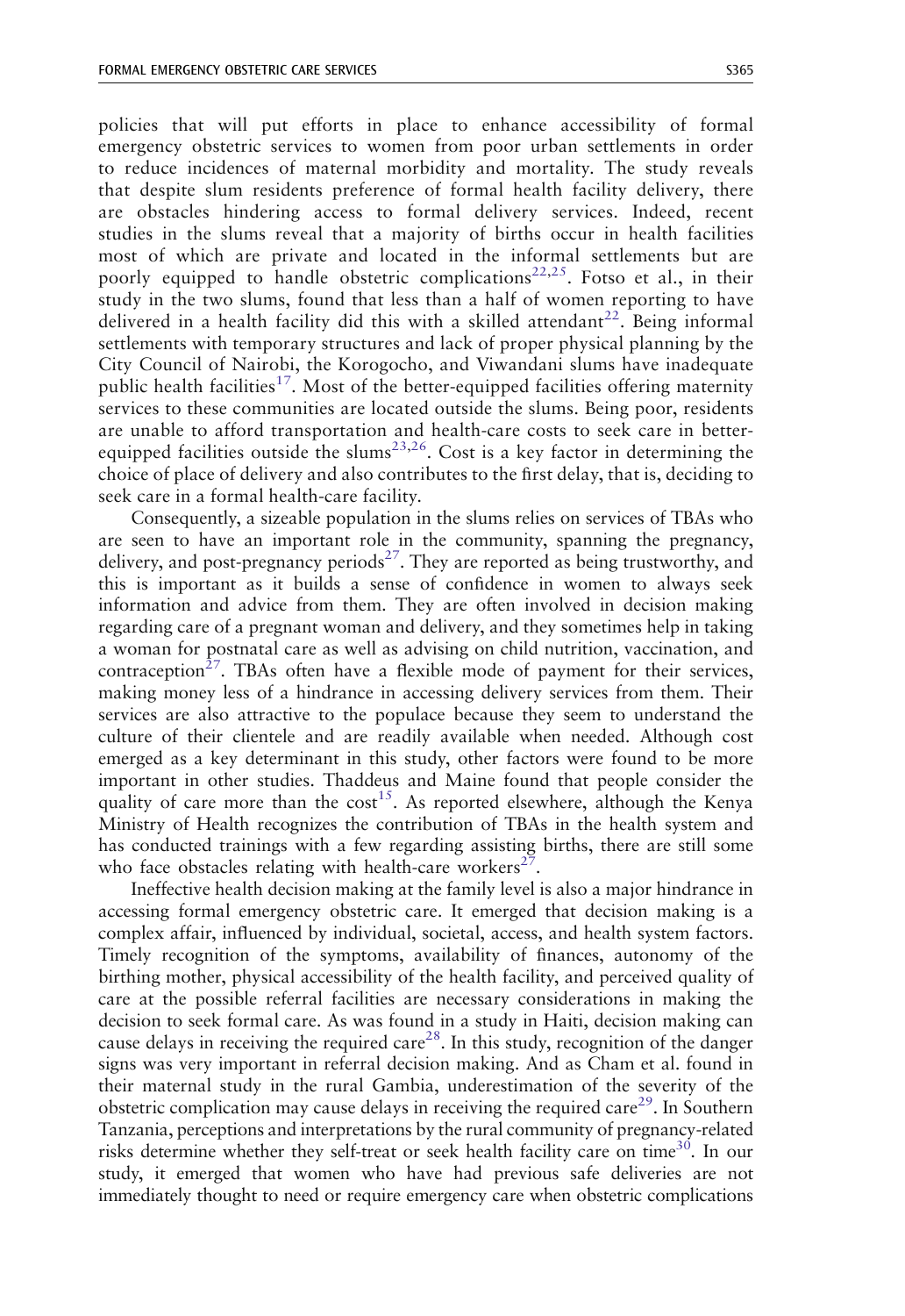arise. Some TBAs who assumed they would be able to handle obstetric complications were also blamed for delays in referrals.

Although distance and cost have been established as the major barriers to health  $care<sup>15,18,31-33</sup>$  $care<sup>15,18,31-33</sup>$  $care<sup>15,18,31-33</sup>$  $care<sup>15,18,31-33</sup>$  $care<sup>15,18,31-33</sup>$ , in this study, distance did not emerge as a major issue in accessing emergency obstetric care because of the readily available health facilities close to the slums. Unlike rural populations, residents of the Korogocho and Viwandani slums do not face long distances to health facilities, due to their location in the city of Nairobi. Availability of adequate transport facilities when needed is, however, also an important determinant of access of the needed care. Using data from the Demographic and Health Survey to understand the barriers to utilization of maternal health care in rural Mali for instance, Gage found transport to be important in delivery outcomes. Elsewhere, lack of transport facilities makes it difficult for women who go into labor or develop obstetric complications at night to get to a health facility. A study in western Kenya found that of the 83% of women interviewed who delivered outside a health facility, 49% cited lack of transport to access a facility, especially at night, while  $28\%$  cited expense as a major barrier<sup>32</sup>. Another study seeking to understand the barriers to treatment of obstetric emergencies among rural communities also found distance from health facilities and transportation challenges as key in accessing services<sup>33</sup>. Residents of Nairobi slums, however, do not seem to face the same barriers in transport as rural communities. Being in an urban area, transport facilities offered by minibuses are adequate especially during the day, but they pick and drop residents at the periphery of the slums because of the poor road network there. The unique transport challenge faced by this group therefore seems to be the inaccessibility of the structures due to the poor road network forcing a birthing mother to walk to the bus stop even while her condition worsens. The transport situation therefore seems to be different between the urban and rural populations. While difficulties in obtaining transport in rural Gambia contributed to delayed care seeking, what hindered formal care seeking in this study was the cost of transport involved, especially at night when public transport is not in operation and one has to hire a taxi. Insecurity at night due to fear of attacks by thugs was also found to be a key determinant of whether birthing women in these slums seek obstetric care.

Some of the obstacles existing at the health facility level in this study have been reported elsewhere<sup>[18,29](#page-13-0)</sup>. Inadequately equipped health facilities have been reported to either cause delays in receiving appropriate care or necessitating additional referrals to better-equipped facilities to be made. Inadequacy of health personnel forces the patients to queue for long hours, while unfriendly health providers and laborious health facility procedures, such as demand for deposit or antenatal card, discourage care seeking. A recent study in Gambia investigating women users' perspectives of the availability and quality of emergency obstetric care services at the main referral hospital in the capital city found various health system inadequacies including lack of blood for transfusion, shortage of essential medicines, improper reception at the referral hospital, difficulty in obtaining cesarean section, and perceived poor quality of care received<sup>[29](#page-13-0)</sup>. The Gambia study, although using a qualitative approach in data collection, only focused on the women users' perspectives and only studied the barriers at the facility level; hence, the study does not present the contribution of the other individual, social, and community factors on health services utilization. Similar to a study in Nigeria, our study found unfriendliness of staff and the promptness of care to be hindrances when seeking obstetric emergency care<sup>18</sup>. By collecting the views of the women users, their partners, TBAs, and opinion leaders,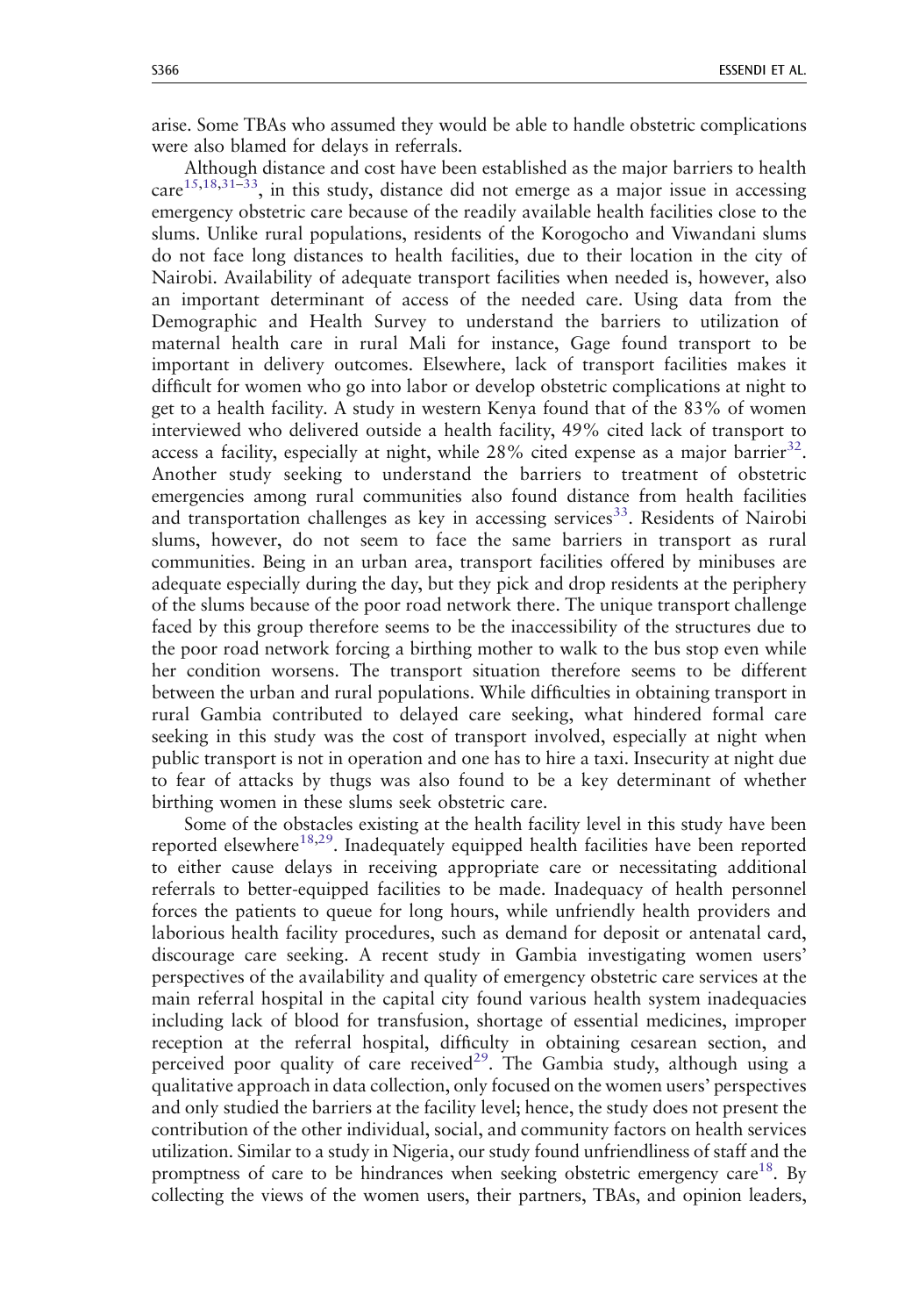this study expands the knowledge of barriers to use of formal health services at different levels including household/family, community, and health facility levels.

The practice of detaining insolvent women patients at health facilities due to the inability to clear their medical bills could deter more of them in need of formal health care from seeking it. Detention of patients is a common practice in health facilities in developing countries that lack a proper medical scheme to cushion the poor, most of whom are unable to pay the hospital bills incurred. This is because of the cost-sharing mechanism where patients are expected to pay for part of the health-care costs in government facilities or pay for the full cost in private or faithbased facilities. Patients under detention usually face various conditions including overcrowding, insufficient food and water, and withholding of further medical treatment $^{34}$ .

# **CONCLUSION**

The hindrances identified in this study can be summed up as contributing to the three delays in accessing emergency obstetric care services. Borrowing from the study by Thaddeus and Maine on the Three-Delays Model<sup>15</sup>, this study recommends improving availability, accessibility, and quality of emergency obstetric services to these slums. The authors note that the factors contributing to the delays in seeking these services rarely work in isolation and advise planners to target all specific barriers as highlighted in the study. In line with this recommendation, planners also need to consider the recommendations of the 2009 Women Deliver conference in London to increase the number of skilled birth attendants in order to enable women in a resource-poor urban setting like the Nairobi slums to access modern maternal health services so that they can have safe births<sup>35</sup>. Due to the overwhelming preference of TBA services despite their inadequacies, this study supports strategies involving TBAs in maternal health care delivery. Health facilities can work in collaboration with TBAs because they have the potential to ensure effective referrals. In turn, facilities can offer supervision or support to TBAs to ensure that their work in the community safeguards the health of women and their children. The Kenya Ministry of Health can also develop strategies for offering TBA trainings that can enable them to handle minor complications and determine those to be referred on time in order to limit the three delays. There is also a need to strengthen the existing support systems in order to ensure that facilities in the community are improved to offer the minimum-standard delivery care and ensure that timely referrals are made when necessary. Training for health workers in formal health facilities regarding client public relations is also important if women are to have faith in the formal health care system. There is also need to strengthen links between communities and facilities by the health facility boards and committees in order to encourage community members to access formal health services, which can greatly reduce death and disability arising from obstetric complications. Finally, there is a need for researchers to make use of qualitative studies in order to understand the dynamics of obstacles to obstetric health care access at the household and community levels.

Of ultimate importance is the possibility of implementing the fee-exemption policy for pregnant women so that they are not detained at health facilities due to inability to pay for delivery services, a practice that could discourage them from seeking formal care.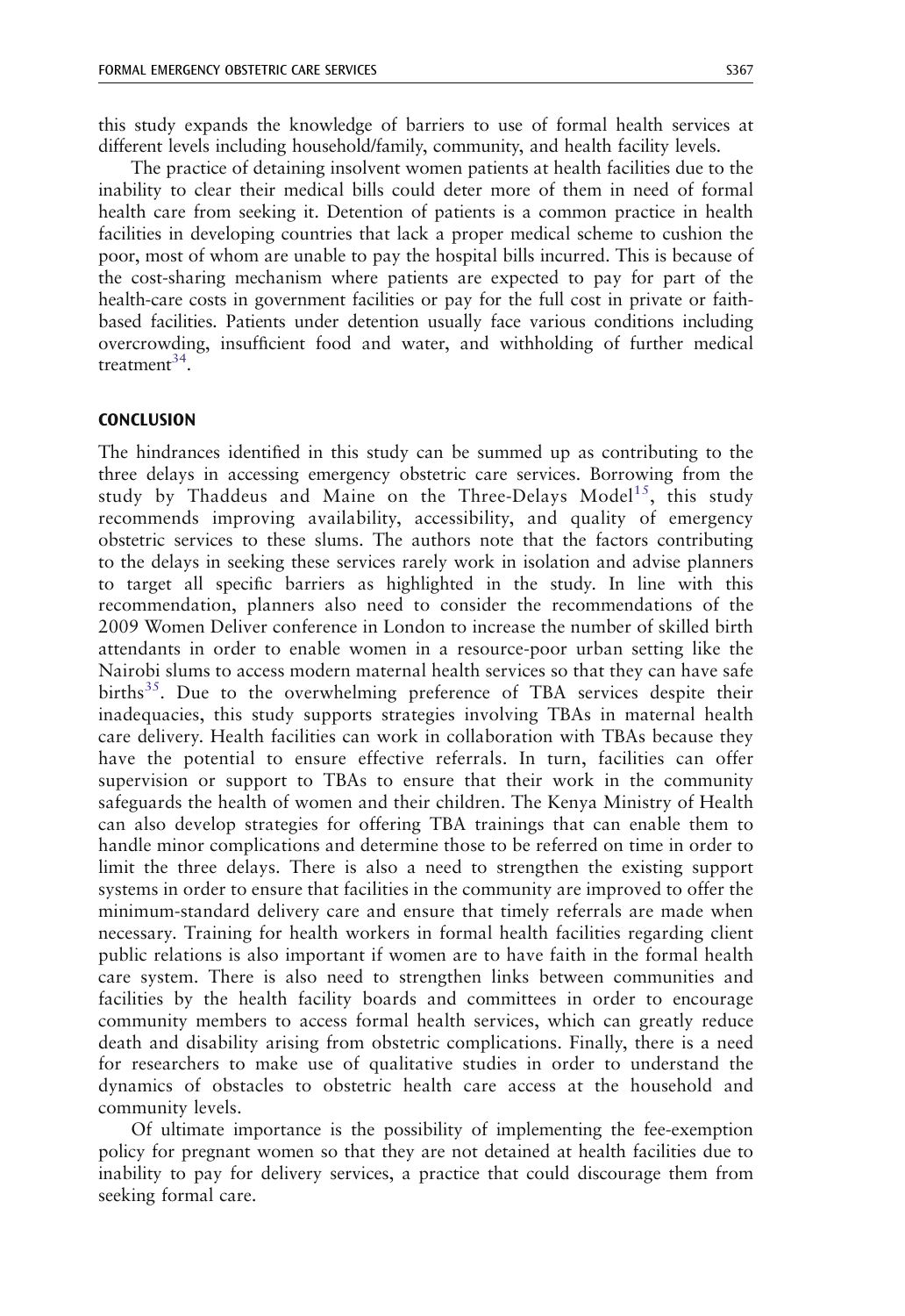## <span id="page-12-0"></span>ACKNOWLEDGMENTS

The authors thank Dr. Chimaraoke Izugbara and Ms. Elizabeth Kimani-Murage both from the African Population and Health Research Center (APHRC) for reviewing earlier versions of the manuscript. They acknowledge the financial support from the World Bank Netherlands Partnership Program that enabled the collection of the data used in this study (grant no. 713 6587) and the design of the research questions addressed in this paper (grant no. 304 406-29). Their time was funded by the Wellcome Trust (grant no. GR 078 530M).

Competing interests. The authors declare that they do not have any competing interests.

Authors' contributions. H.E. did the analysis of data and the literature review, wrote the first draft of the paper, and reviewed the final draft. S.M. participated in the planning of the study and was involved in the conception of the study, literature review, analysis, and review of the paper. J.C.F. participated in the planning of the study and data collection and was involved in the conception of the paper, literature review, and the review of the manuscript. All authors reviewed the final manuscript.

## **REFERENCES**

- 1. Ronsmans C, Graham WJ. Maternal mortality: who, when, where and why. Lancet. 2006; 368: 1189–1200.
- 2. Starrs A. Safe motherhood initiative: 20 years and counting. Lancet. 2006; 368: 1130–1132.
- 3. United Nations. The millennium development goals report 2006. New York: United Nations; 2006.
- 4. Paxton A, Maine D, Freedman L, Fry D, Lobis S. The evidence for emergency obstetric care. Int J Gynecol Obstet. 2005; 88: 181–193.
- 5. World Health Organization. Proportion of births attended by a skilled health worker, 2008 updates. Geneva: World Health Organization; 2008.
- 6. Campbell OMR, Graham WJ. Strategies for reducing maternal mortality: getting on with what works. Lancet. 2006; 368: 1284–1299.
- 7. United Nations. The millennium development goals report. New York: United Nations; 2009.
- 8. WHO/UNICEF/UNFPA. Maternal mortality in 2000: estimates developed by WHO, UNICEF and UNFPA. Geneva: World Health Organization; 2004.
- 9. CentralBureauof Statistics(CBS)[Kenya],MinistryofHealth(MoH)[Kenya],ORCMacro.Kenya Demographic and Health Survey 2003. Calverton, MD: CBS, MoH, and ORC Macro; 2004.
- 10. Ziraba AK, Madise N, Mills S, Kyobutungi C, Ezeh A. Maternal mortality in the informal settlements of Nairobi city: what do we know? Reprod Health. 2009; 6: 6.
- 11. APHRC (African Population and Health Research Center). Population and health dynamics in Nairobi's informal settlements. Nairobi: African Population and Health Research Center; 2002.
- 12. Central Bureau of Statistics. Welfare Monitoring Survey III. Government Priorities ed. Nairobi: Ministry of Planning and National Development; 2000.
- 13. Cohen B. Urban growth in developing countries: a review of current trends and a caution regarding existing forecast. World Dev. 2004; 32: 23–51.
- 14. Brockerhoff MP, Brennan E. The poverty of cities in developing countries. Popul Dev Rev. 1998; 24: 75–114.
- 15. Thaddeus S, Maine D. Too far to walk: maternal mortality in context. Soc Sci Med. 1994; 38: 1091–1110.
- 16. Magadi M, Diamond I, Madise N. Analysis of factors associated with maternal mortality in Kenyan hospitals. J Biosoc Sci. 2001; 33: 375–389.